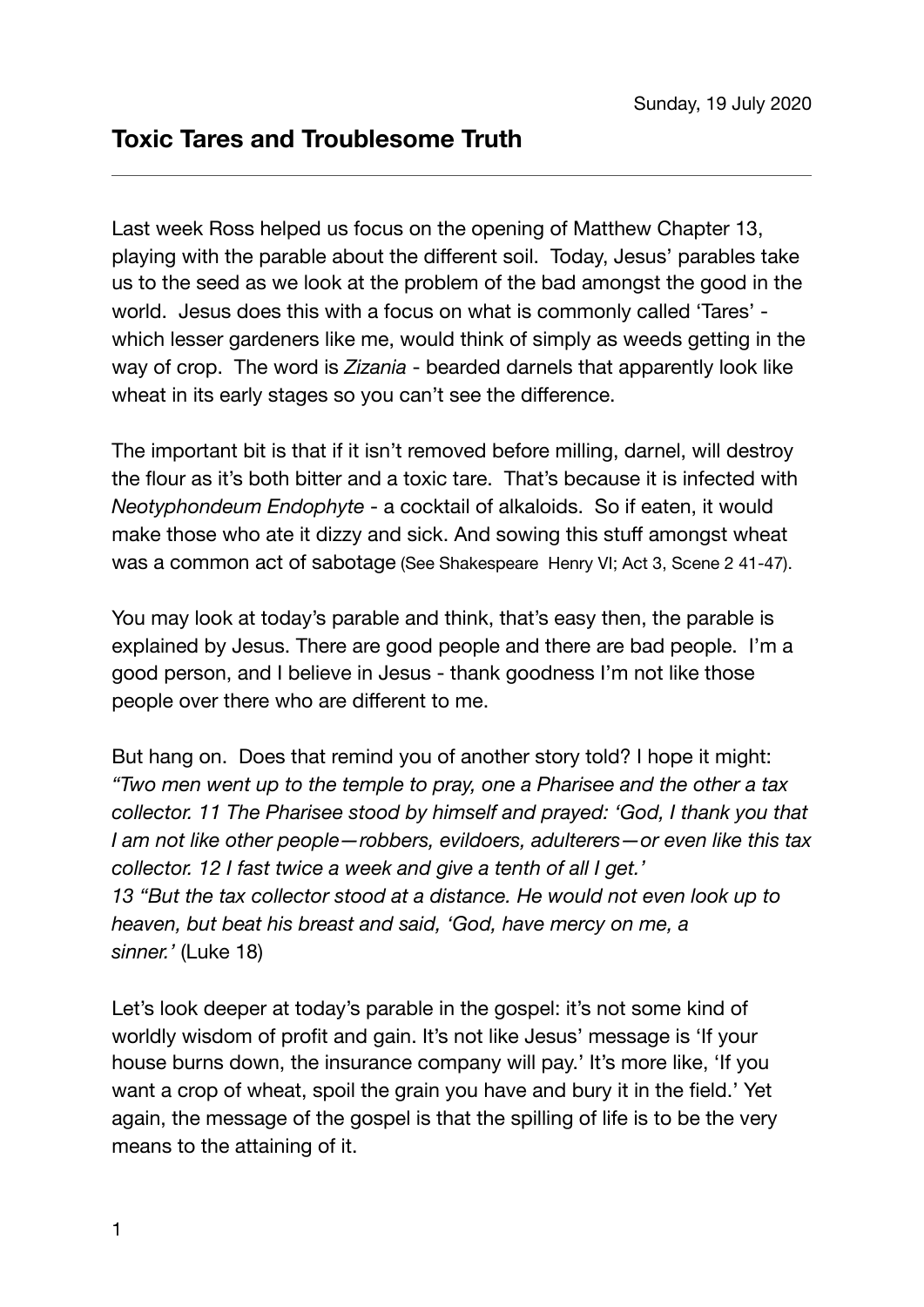So often we crave bloody sacrifice or revenge; yet God gives us mercy. The Parable of the Wheat and Weeds means to counsel us against our habit of 'condemning guilt' by learning God's mercy.

Parables consistently introduce a subversion from within into the normal imagination, so as to open out our horizons with respect to who God is. Remember in vv13f of this Chapter Jesus has just said: The reason I speak to them in parables is that '*seeing they do not perceive, and hearing they do not listen, nor do they understand.' 14With them indeed is fulfilled the prophecy of Isaiah that says: 'You will indeed listen, but never understand, and you will indeed look, but never perceive. 15For this people's heart has grown dull, and their ears are hard of hearing, and they have shut their eyes; so that they might not look with their eyes, and listen with their ears, and understand with their heart and turn -- and I would heal them.'* 

Now, I want to suggest that we are most theologically creative when we dare to let ourselves be interrogated by the problems that have burdened people. I don't see a pastoral crisis of people who say, *'I'm a child of the light. There are so many children of darkness around. I want to weed them out and get rid of them.'* 

Such thinking is the fallacy of puritanism. I have said before that I believe we are not called to form an antiseptic sacralised space; not a holy fettish. Rather, being a part of the Jesus community is about the real encounter of the real you with the real Jesus with real people. We must beware the trap of the quest for purity.

What I do hear pastorally, is people wrestling with the knowledge that they are not 'good' enough to stand before the one who is almighty and unbounded goodness. I see people recognise their own division and sin, their failures and their conflicts. And we see a God who creates a school or hospital for sinners, where God works with 'earthen vessels to show that the transcendent power belongs to God and not to us' (2 Cor 4.7).

What we see in the gospels is Christ teaching us to view things, people and events in a new way, different to that which we were used to. Christ preached a kingdom where things are turned upside down, in which the last become first, the sinful woman is preferred to the Pharisee and the thief goes straight to heaven. And we can observe this as a symphonic resonance throughout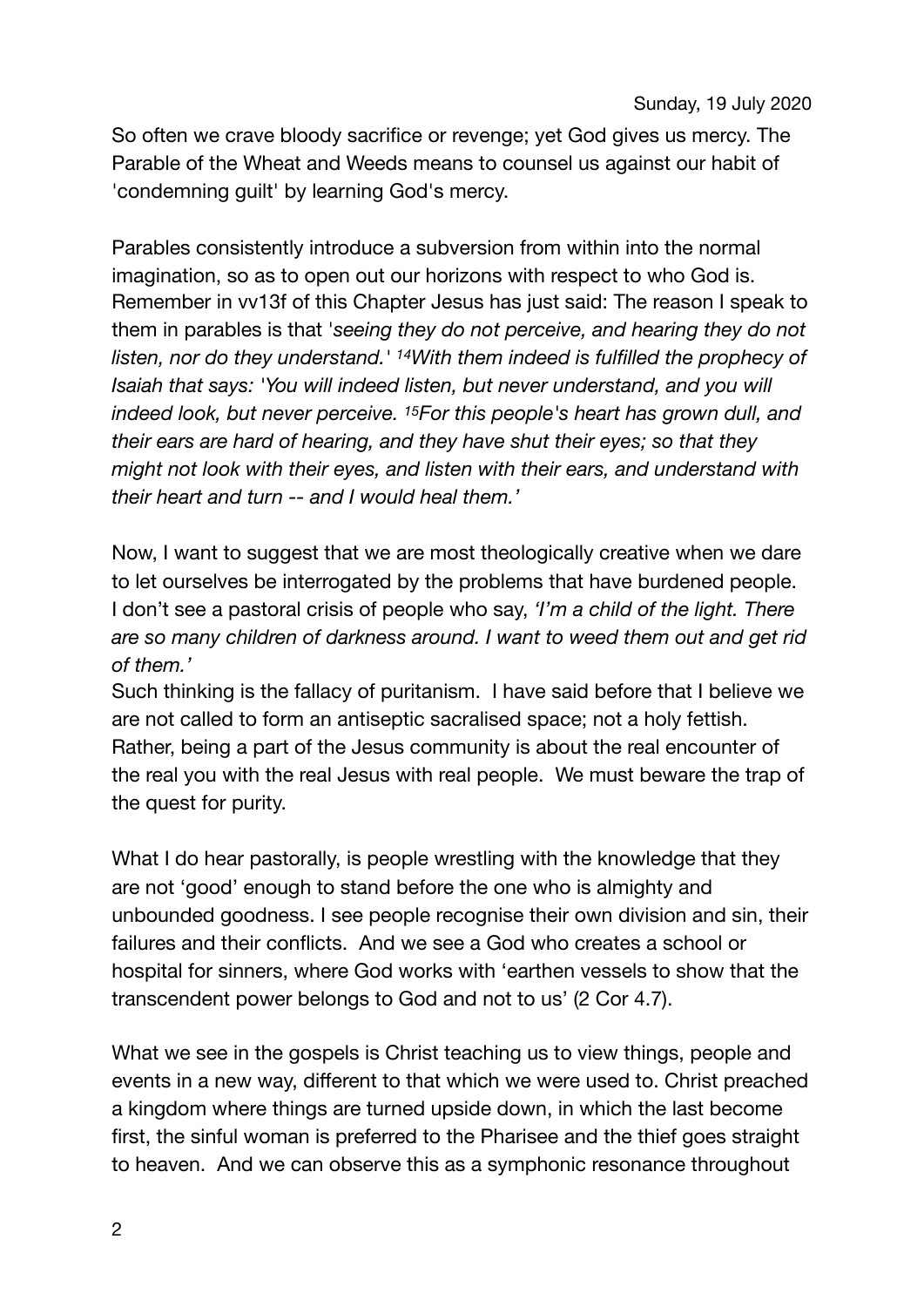## Sunday, 19 July 2020

the bible. So in Genesis 18 we see Abraham bargain with God about a field mixed with good and bad in his discussion over Sodom and saving it for just a few righteous people. We see Shiprah and Puah in Exodus 2 (1-10) who were Hebrew badies, save the Baby moses. We see the prophet Habakkuk reminded by God that God will deal with evil. We see Ruth, a Moabite, a foreigner from a hated country, become part of the very lineage of Christ. We see Paul in Romans 7 recognise the battle ongoing within himself 'For what I want to do I do not do, but what I hate I do' (Rom 7.15)

What we need for a 'tasty' reading of Scripture is not to look towards simplistic fundamentalism, but rather our reading must be supported by broad exegesis and lived in prayer. As our Romans reading says, we need to learn to pray in the Spirit so that things work together for good (Rom. 8:26-30). Or as our beautiful closing hymn puts it '*There's a wideness in God's mercy, like the wideness of the sea*…*If our love were but more simple, we should take God at a word; and our lives would be all gladness in the joy of Christ our Lord.*'

What I think we see is that this parable teaches us that we multiply evil when we try to identify evil and weed it out. We really mess things up by trying to take the weeds before the harvest, because we end up taking wheat with it. By trying to remove it we are now doing evil. And perhaps that's the real seeds of evil in the first place, thinking that we truly know good and evil and acting to purge the evil (contrast Genesis 3).

In a world of smoke and mirrors, we no longer trust our judgement to know which is the wheat and which are the toxic tares. We are thrown back on the God whom we trust to have the final say.

And God says "Let both of them grow together until the harvest,". Now it might also help our hearing and understanding to know that the Greek word for "Let" here is the same one that we often translate as "Forgive." Forgive both of them until the harvest. Forgiveness. 'Forgive us our sins, as we forgive those who sin against us.' 'Let us our sins, as we let those who sin against us.'

So in this place of Let or Forgiveness. We begin to be more generous to those around us whom we don't approve of. And we are confronted by the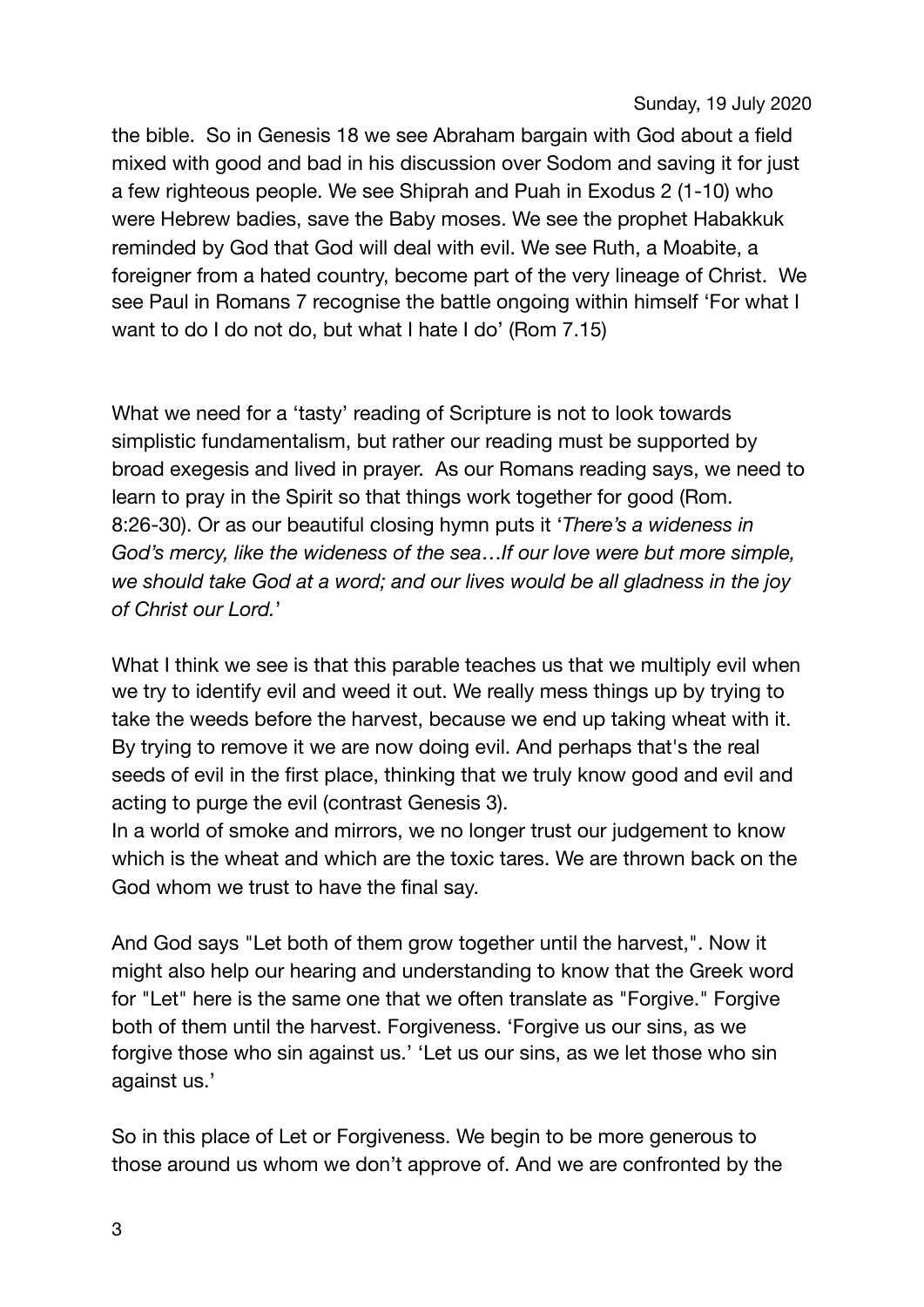Troublesome Truth - as we are faced with the reality that it is isn't a simple puritanism where the 'elect' are good and the 'others' are bad. We come to see the shades of grey within others *and* within ourselves. And within this mist of greyness, of pure wheat and toxic tares - when we are honest about our own need of the God of mercy - only then do we truly begin to understand the message of hope.

As the poet Seamus Heaney put it: History says, Don't hope on this side of the grave. But then, once in a lifetimes The longed-for tidal wave of justice can rise up, And hope and history rhyme. So hope for a great sea-change On the far side of revenge. Believe that a further shore is reachable from here.

## *The Cure at Troy: version of Sophocles' 'Philocpetes'*

This parable reminds us that there is no point in all forms of piety that leave our unimpressive and humdrum real selves behind. It reminds us that the Christian life - our life - has to be one long struggle against all that is in the person that cannot immediately and automatically be brought into harmony with the fundamental, basic decision to accept God's mercy, 'on the far side of revenge'. And that 'a further shore is reachable from here.'

For now, we have to be content with provisional compromise. But to be clear this is not a complacent compromise. But a provisional acceptance - not to tolerate the intolerable (Mt 18.15-20) - but rather to avoid the pitfall of mindset such as the Inquisition; witch hunts; the pogroms against the Jews and all of our attempts to make 'pure' in a world that is far from pure.

The Toxic Tares recall us to the other use of toxicity that our gospel writer, Matthew, makes: that of the spiritual corruption of the Pharisees who thought themselves the holders of purity (see Matthew 3.7; 12.43 & 23.33). Jesus wants us to end the quest for purity which seeks to cast out others. Instead, Jesus urges us to grow together towards the bright fulfilment of God's dream.